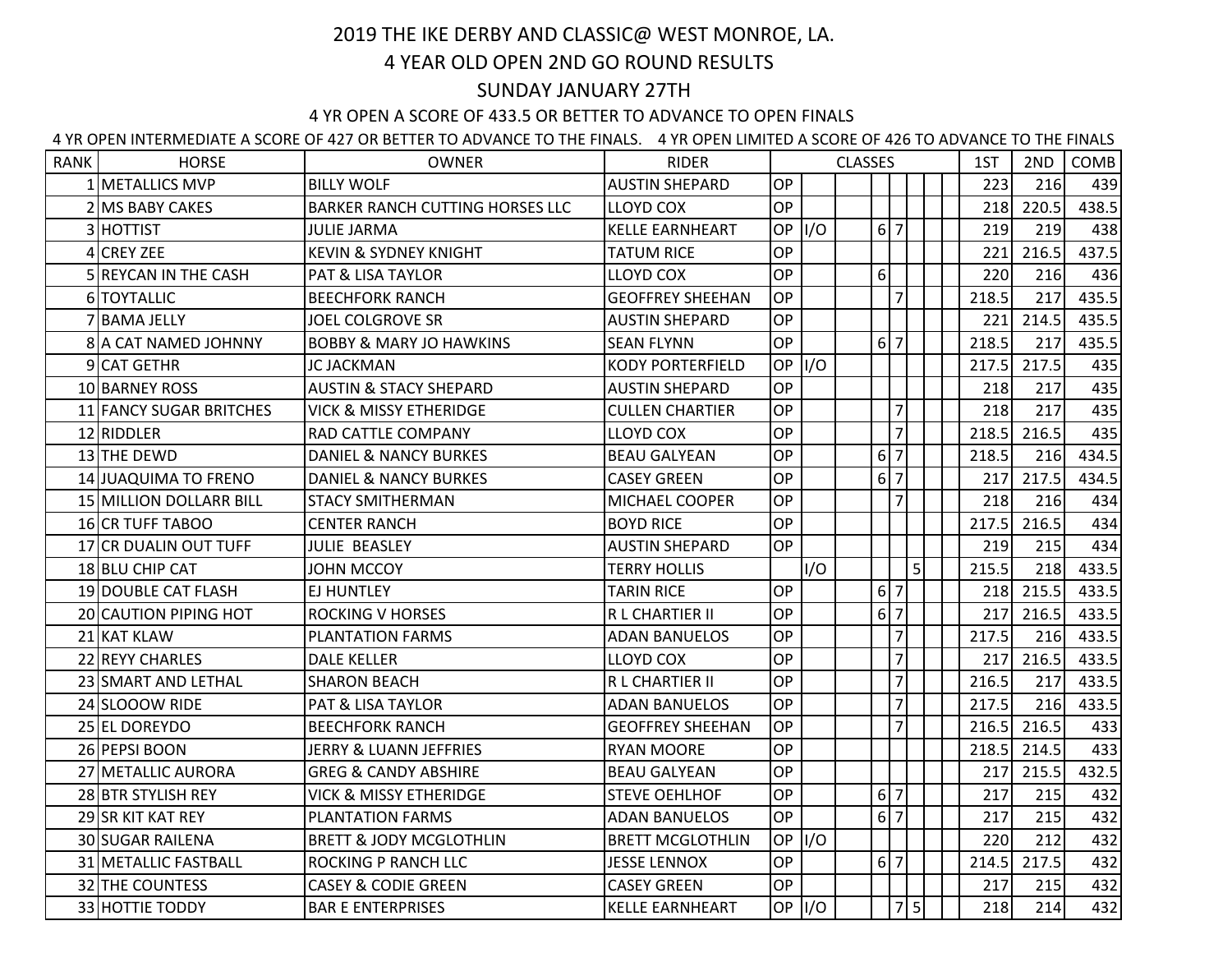| 34 EXS N OHHS             | <b>BARKER RANCH CUTTING HORSES LLC</b> | <b>LLOYD COX</b>        | OP        |     |     |          |                                |                |   | 216.5 | 215.5 | 432   |
|---------------------------|----------------------------------------|-------------------------|-----------|-----|-----|----------|--------------------------------|----------------|---|-------|-------|-------|
| 35 METALLIC DANCER        | ROBERTA THOMPSON                       | <b>SEAN FLYNN</b>       | OP        |     |     |          | $\overline{7}$                 |                |   | 216   | 215.5 | 431.5 |
| 36 HIGH BROW LADY BOON    | <b>HOLY COW PERF HORSES TX, LLC</b>    | <b>MATT MILLER</b>      | <b>OP</b> |     |     |          | $\overline{7}$                 |                |   | 218.5 | 213   | 431.5 |
| 37 STELLA MERADA          | <b>CAROLE WYATT</b>                    | <b>JAMES PAYNE</b>      | <b>OP</b> |     |     |          |                                |                |   | 216.5 | 215   | 431.5 |
| <b>38 ONE TIME LEGEND</b> | LARRY HALL CUTTING HORSES LLC          | <b>BOYD RICE</b>        | <b>OP</b> |     |     | $6 \mid$ | 7                              |                |   | 214.5 | 217   | 431.5 |
| 39 METALLIC RABBIT        | <b>JIM HAWORTH</b>                     | <b>CARA BREWER</b>      | <b>OP</b> |     |     |          | $\overline{7}$                 |                |   | 218   | 213   | 431   |
| 40 DRESSEDIN SMART STYLE  | DOUBLE DOVE RANCH                      | <b>ADAN BANUELOS</b>    | OP        |     |     |          |                                |                |   | 215.5 | 215.5 | 431   |
| 41 KHALEESI KAT           | <b>KATHLEEN MOORE</b>                  | JAMES PAYNE             | OP        |     |     |          |                                |                |   | 216   | 215   | 431   |
| 42 METALLIC CURVEBALL     | ROCKING P RANCH LLC                    | <b>JESSE LENNOX</b>     | OP        |     |     |          | 6 7                            |                |   | 215   | 216   | 431   |
| 43 MIGHTY KD CAT          | <b>PLANTATION FARMS</b>                | <b>ADAN BANUELOS</b>    | <b>OP</b> |     |     |          | $6 \overline{\smash{\big)}\,}$ |                |   | 216   | 215   | 431   |
| 44 SMOOTH MAGICK          | JOEL COLGROVE SR                       | <b>AUSTIN SHEPARD</b>   | <b>OP</b> |     |     |          |                                |                |   | 217.5 | 213   | 430.5 |
| 45 RG AMAZON TAGS         | <b>PAUL GARCIA</b>                     | <b>TATUM RICE</b>       | OP        |     |     |          | $\overline{7}$                 |                |   | 216   | 214.5 | 430.5 |
| 46 DUAL SMART ZAHIR       | <b>ROCKING L CUTTING HORSES</b>        | <b>LLOYD COX</b>        | OP        |     |     |          | $\overline{7}$                 |                |   | 214.5 | 216   | 430.5 |
| 47 ONE SUSPICIOUS MIND    | <b>ROCKING P RANCH LLC</b>             | <b>JESSE LENNOX</b>     | OP        |     |     | 6        | $\overline{7}$                 |                |   | 218   | 212   | 430   |
| 48 CATN BLUEZ             | <b>BILLY ATWOOD</b>                    | <b>SEAN FLYNN</b>       | OP        |     |     |          | $\overline{7}$                 |                |   | 216   | 214   | 430   |
| 49 OLENA SHES METALLIC    | <b>MARK SENN</b>                       | <b>WALT ERWIN</b>       | <b>OP</b> |     |     |          | $\overline{7}$                 |                |   | 217   | 213   | 430   |
| 50 BOON TOO SASSY         | <b>PETER PARKER</b>                    | <b>COREY COURVILLE</b>  |           |     | L/O |          |                                |                |   | 215.5 | 214.5 | 430   |
| 51 ROCKY MOUNTAIN BLUES   | <b>SELENA ORCHARD BARBOSA</b>          | <b>CHRISTIAN MILLER</b> |           | I/O | L/O |          |                                |                |   | 215.5 | 214.5 | 430   |
| 52 PIGGYBOONSMAL          | <b>CIRCLE Y RANCH</b>                  | JOHN SANISLOW           | OP        |     |     |          |                                |                |   | 217   | 213   | 430   |
| 53 BADBOONARISING         | <b>PLANTATION FARMS</b>                | <b>ADAN BANUELOS</b>    | OP        |     |     |          |                                |                |   | 218   | 212   | 430   |
| 54 SHES FIRE AND ICE      | <b>BRIDGET TRENARY</b>                 | <b>RODRIGO TABOGA</b>   |           | I/O |     |          |                                | 5              |   | 215.5 | 214.5 | 430   |
| 55 MS ZEE                 | <b>CHARLES BURGER</b>                  | <b>CHRIS HANSON</b>     | <b>OP</b> |     |     |          | $\overline{7}$                 |                |   | 216   | 214   | 430   |
| 56 OLENA SHES METALLIC    | <b>MARK SENN</b>                       | <b>WALT ERWIN</b>       |           | I/O |     |          |                                | 5 <sup>1</sup> |   | 215.5 | 214   | 429.5 |
| 57 SHES FIRE AND ICE      | <b>BRIDGET TRENARY</b>                 | RODRIGO TABOGA          |           |     | L/O |          |                                |                | 4 | 215   | 214   | 429   |
| 58 ONE MOORE TRY          | <b>KATHLEEN MOORE</b>                  | LLOYD COX               | <b>OP</b> |     |     |          |                                |                |   | 216   | 213   | 429   |
| 59 SOFIES CHOICE CAT      | <b>TOM WILLIAMS</b>                    | <b>BRAD MITCHELL</b>    |           | I/O |     |          |                                |                |   | 213.5 | 215.5 | 429   |
| 60 AUSPICIOUS LOVE        | DAVE WALLACE                           | <b>DELL BELL</b>        |           | I/O |     |          |                                | 5              |   | 212   | 216   | 428   |
| 61 MAGGIC MIKE            | <b>SALVADOR CABRAL</b>                 | <b>SALVADOR CABRAL</b>  | OP I/O    |     |     |          |                                |                |   | 214.5 | 213   | 427.5 |
| 62 SMOKIN CAT A REY       | <b>EE RANCHES</b>                      | <b>GUY WOODS</b>        |           | I/O |     |          |                                |                |   | 214   | 213   | 427   |
| 63 CATTY DUALS            | <b>JANICE EATON</b>                    | <b>MATT MILLER</b>      | <b>OP</b> |     |     |          | $6 \overline{\smash{\big)}\,}$ |                |   | 216   | 211   | 427   |
| 64 CATOLENA EXPRESS       | JOEL COLGROVE SR                       | <b>JAMES PAYNE</b>      | <b>OP</b> |     |     | $6 \mid$ |                                |                |   | 215   | 212   | 427   |
| 65 ICHIN TO THE MUSIC     | <b>EE RANCHES</b>                      | <b>GUY WOODS</b>        |           | I/O |     |          |                                |                |   | 214.5 | 212   | 426.5 |
| 66 REYVIN METALLIC        | KAITLYN N LARSEN                       | R L CHARTIER II         | OP        |     |     |          |                                |                |   | 214.5 | 211.5 | 426   |
| 67 RAMMER JAMMER          | BRADEY DAVIS PERF HORSES LLC           | <b>BRADEY DAVIS</b>     |           |     | L/O |          |                                |                |   | 215   | 211   | 426   |
| 68 METALLICNSTYLE         | <b>ONE OAK RANCH</b>                   | <b>RUSS CARROLL</b>     |           | I/O |     |          |                                |                |   | 211.5 | 213   | 424.5 |
| 69 SECREYTERIAT           | SALVADOR CABRAL                        | SALVADOR CABRAL         | OP I/O    |     |     |          |                                |                |   | 218.5 | 206   | 424.5 |
| 70 AUTUMN LIZZY REY       | <b>BARNWELL RAMSEY</b>                 | <b>CRAIG THOMPSON</b>   | <b>OP</b> |     |     |          | 6 7                            |                |   | 215.5 | 209   | 424.5 |
| 71 THE BOON REY           | <b>C EUGENE FORNEY</b>                 | <b>RYAN MOORE</b>       |           | I/O |     |          |                                | 5              |   | 211   | 212   | 423   |
| 72 REYS UR GLASS          | <b>JULIE JARMA</b>                     | <b>CASS TATUM</b>       |           | I/O |     |          |                                |                |   | 217   | 206   | 423   |
| 73 MAI TAI KITTY          | CAROL WARD                             | R L CHARTIER II         | OP        |     |     |          | $\overline{7}$                 |                |   | 214.5 | 207   | 421.5 |